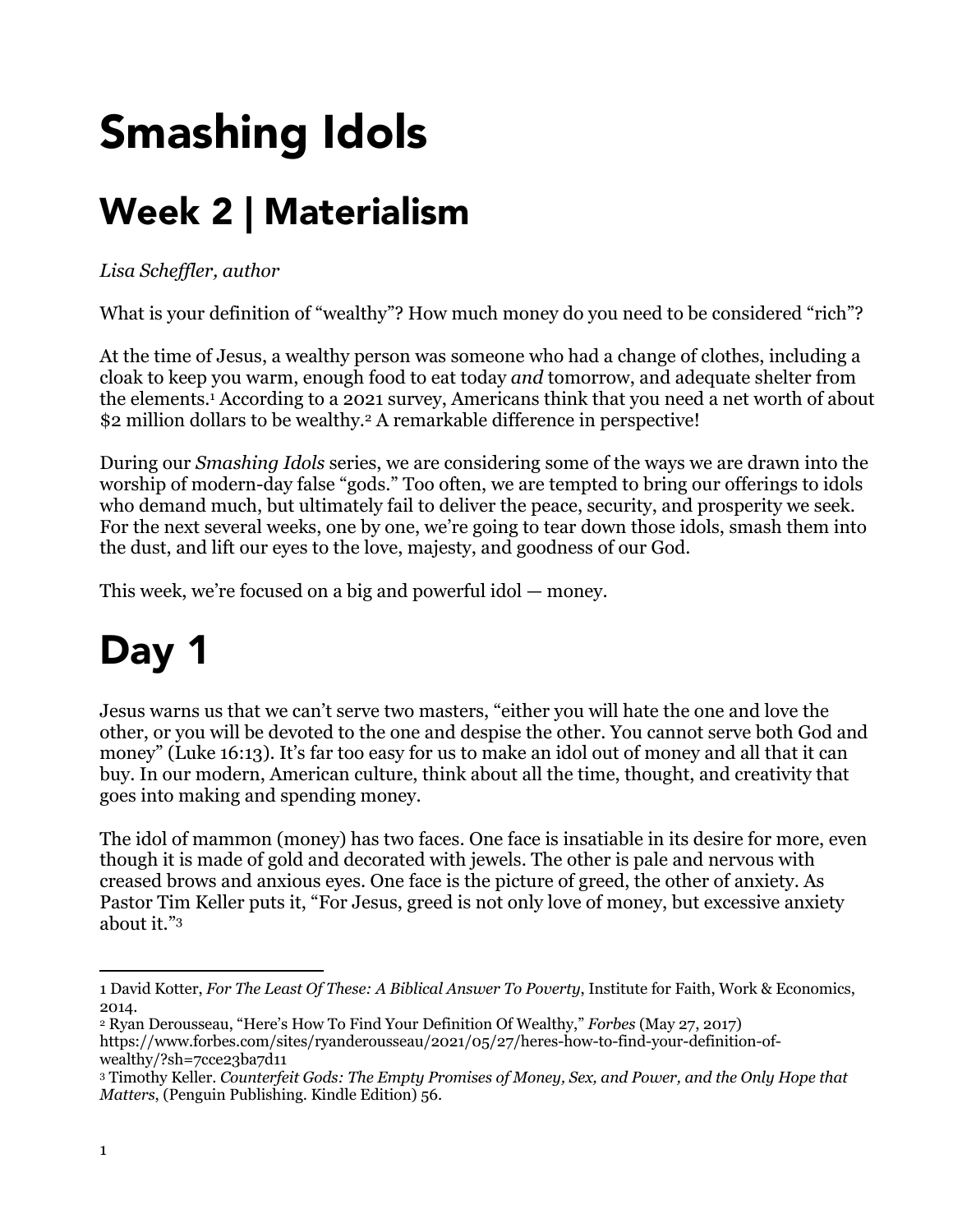Our study this week is calling us to take a good, hard, honest look at our relationship with the false god of money. Today, we're starting with some verses that help us see the Bible's perspective on money.

### Read

#### Ephesians 5:5 (NIV)

*<sup>5</sup> For of this you can be sure: No immoral, impure or greedy person—such a person is an idolater—has any inheritance in the kingdom of Christ and of God.*

#### Ecclesiastes 5:10 (NIV)

*<sup>10</sup> Whoever loves money never has enough; whoever loves wealth is never satisfied with their income. This too is meaningless.*

#### Hebrews 13:5–6 (NIV)

*<sup>5</sup> Keep your lives free from the love of money and be content with what you have, because God has said,* 

*"Never will I leave you; never will I forsake you."*

*<sup>6</sup> So we say with confidence, "The Lord is my helper; I will not be afraid. What can mere mortals do to me?"*

## Ask yourself

- How does the comparison you read in the introduction between what the ancient world thought was wealthy and what Americans now think support Ecclesiastes 5:10? How have you seen this verse in action?
- Why do you think the author of Hebrews chose those particular quotes from the Old Testamnt (Deut 31:5 and Psalm 118:6-7) as an antidote to the love of money?

### Pray

Let's begin this week with communal prayer. Pray this as part of a family of believers and a member of Christ's body.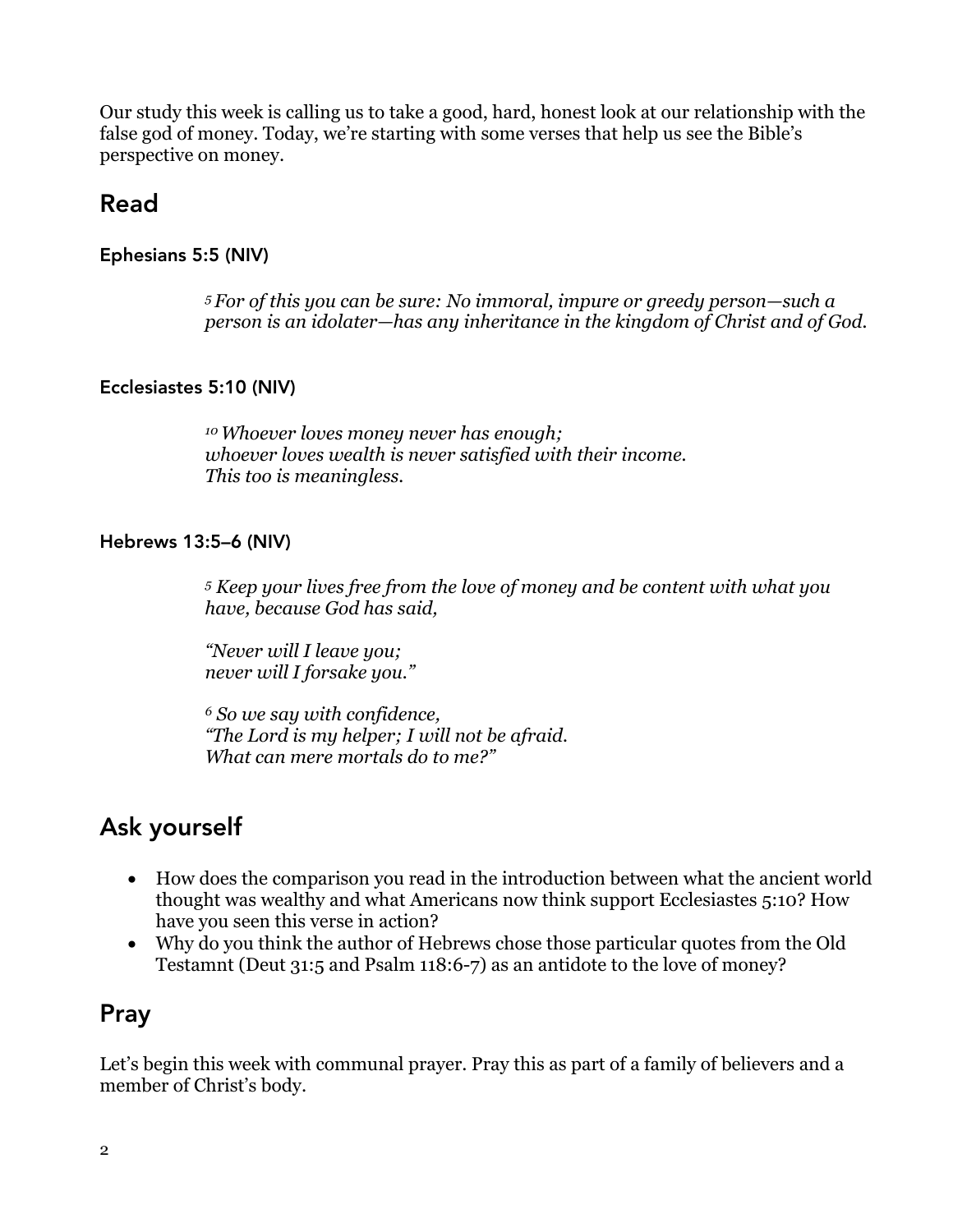*Almighty God, Sovereign Lord, and Creator of all,* 

*Nothing compares to you. Your love, compassion, power, and majesty are unsurpassed. Your glory cannot be contained, even in the vast universe you've created. Your love for each of us is beyond measure.*

*Yet, our heads are so easily turned. Our hearts are so easily bent. We chase the favor of false gods of financial success. We seek satisfaction in what money can buy. We ignore the needs of others in our pursuit of more.* 

*Show us your glory, Father. Draw our hearts to you so that we may be satisfied with your love. May the idols of materialism appear as ridiculous to us as they do to you. May we use the good gifts that come from your hand to bless others.*

*It's in Jesus' name that we ask this, Amen.*

## Talk about it

No doubt. You will benefit from discussing God's Word with others. The "talk about it" questions are good to answer on your own, but even better to discuss with someone else. Find a friend, neighbor, co-worker or family member to talk with about what you're learning.

- How do you see money and possessions as an idol in our culture?
- What effects do you see from our culture's pursuit of financial success? In communities? On families? On yourself?

## Day 2

*Lisa Scheffler, author*

What does greed look like? If you try to picture it in your mind, do you see Ebenezer Scrooge from *A Christmas Carol*? Or the dragon Smaug guarding piles of gold in *The Hobbit*? Or maybe a *People Magazine* spread showing a wealthy celebrity or business mogul lounging on their private yacht?

We tend define greed in terms of the extreme. In his book, Counterfeit Gods, Tim Keller recalls, "As a pastor I've had people come to me to confess that they struggle with almost every kind of sin. Almost. I cannot recall anyone ever coming to me and saying, 'I spend too much money on myself. I think my greedy lust for money is harming my family, my soul, and people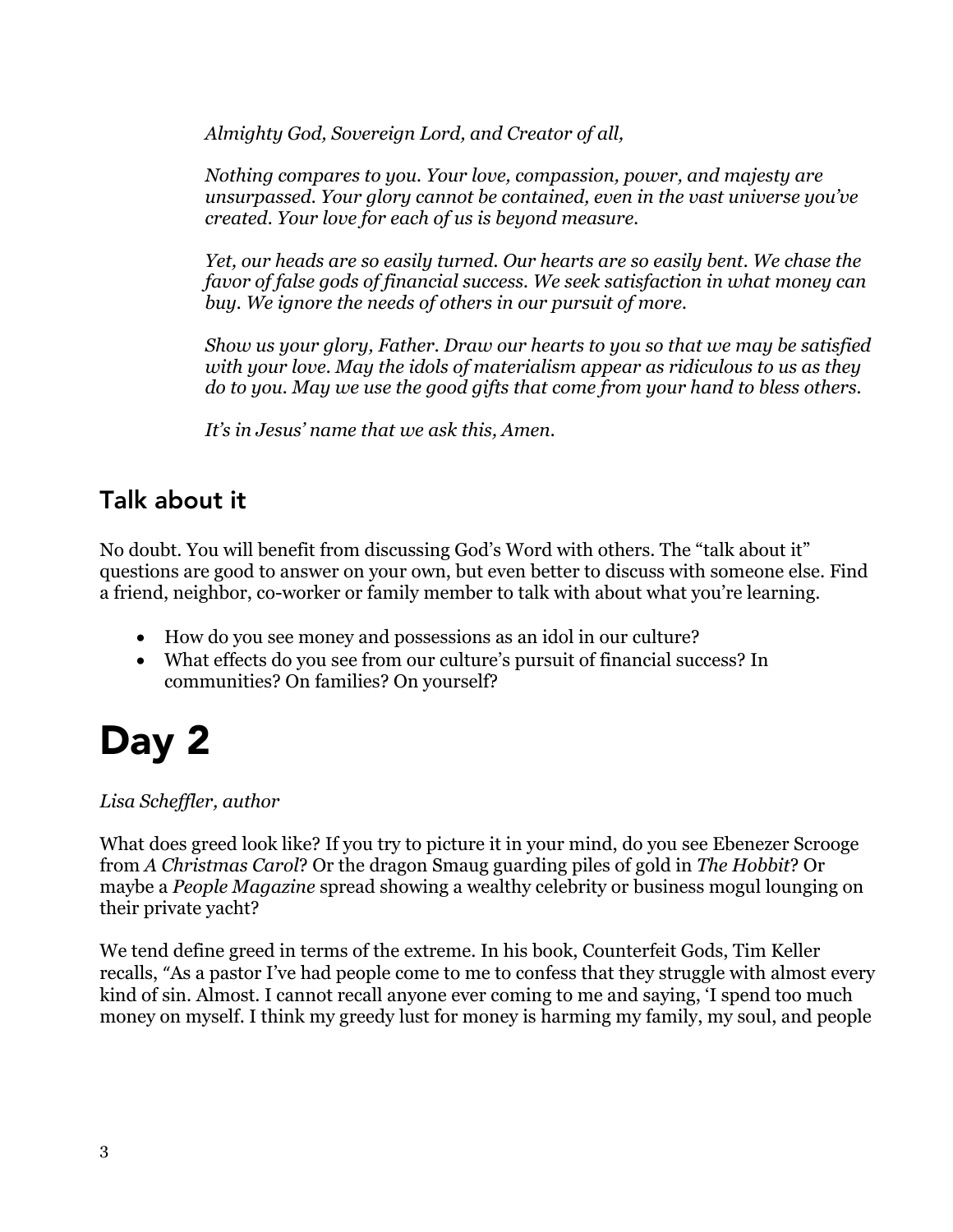around me.' Greed hides itself from the victim. The money god's modus operandi includes blindness to your own heart."4

Materialism is not an upper-class problem, but an every-class problem. In our passage for today, Paul warns us to beware.

## Read

#### Luke 12:13–21 (NIV)

*<sup>13</sup> Someone in the crowd said to him, "Teacher, tell my brother to divide the inheritance with me."* 

*<sup>14</sup> Jesus replied, "Man, who appointed me a judge or an arbiter between you?" <sup>15</sup> Then he said to them, "Watch out! Be on your guard against all kinds of greed; life does not consist in an abundance of possessions."* 

*16And he told them this parable: "The ground of a certain rich man yielded an abundant harvest. 17 He thought to himself, 'What shall I do? I have no place to store my crops.'*

*<sup>18</sup> "Then he said, 'This is what I'll do. I will tear down my barns and build bigger ones, and there I will store my surplus grain. 19And I'll say to myself, "You have plenty of grain laid up for many years. Take life easy; eat, drink and be merry."'*

*<sup>20</sup> "But God said to him, 'You fool! This very night your life will be demanded from you. Then who will get what you have prepared for yourself?'* 

*<sup>21</sup> "This is how it will be with whoever stores up things for themselves but is not rich toward God."*

#### 1 Timothy 6:6–10; 17–19 (NIV)

*<sup>6</sup> But godliness with contentment is great gain. 7 For we brought nothing into the world, and we can take nothing out of it. 8 But if we have food and clothing, we will be content with that. 9 Those who want to get rich fall into temptation and a trap and into many foolish and harmful desires that plunge people into ruin and destruction. 10 For the love of money is a root of all kinds of evil. Some people, eager for money, have wandered from the faith and pierced themselves with many griefs.*

<sup>4</sup> Keller, Timothy. Counterfeit Gods: The Empty Promises of Money, Sex, and Power, and the Only Hope that Matters (p. 52). Penguin Publishing Group. Kindle Edition.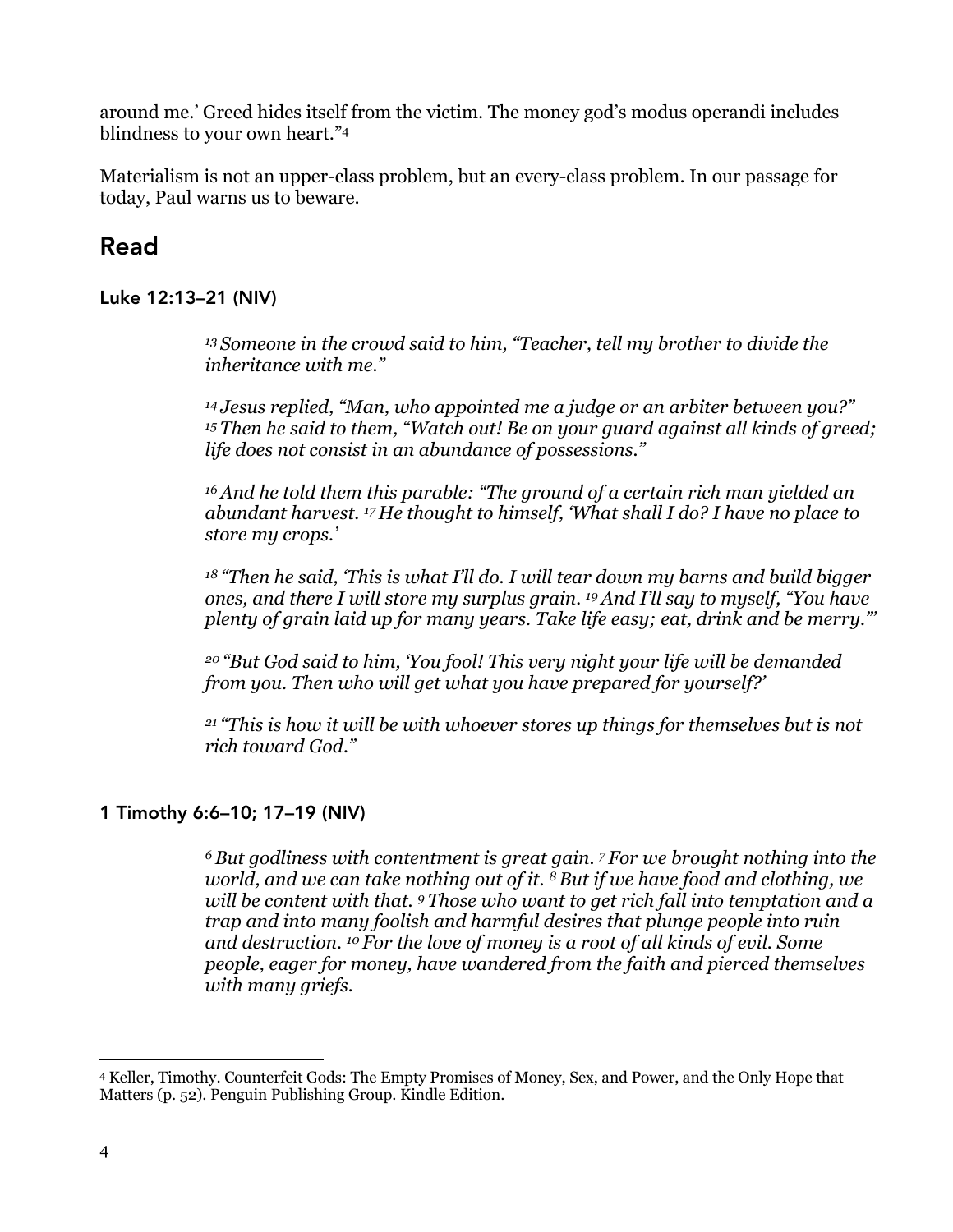*<sup>17</sup> Command those who are rich in this present world not to be arrogant nor to put their hope in wealth, which is so uncertain, but to put their hope in God, who richly provides us with everything for our enjoyment. <sup>18</sup> Command them to do good, to be rich in good deeds, and to be generous and willing to share. <sup>19</sup> In this way they will lay up treasure for themselves as a firm foundation for the coming age, so that they may take hold of the life that is truly life.*

## Ask yourself

- In Jesus' parable, God calls the rich man a fool? What had he done that was foolish?
- What do you think it means to love money? What does are the consequences of that love?

## Reflect

Biblically speaking, greed is an insatiable desire to possess and acquire. To be greedy means to never be satisfied or content with God or what he has provided, but to always want more.

In his Gospel, Luke records an incident where a young man asks Jesus to intervene in a family dispute. "Teacher, tell my brother to divide the inheritance with me." (Luke 12:13). You can tell by the way he phrased his request that this man is not looking for arbitration, but for Jesus to take his side. Jesus, more concerned with the heart than the inheritance, issues a strong warning to not only the man, but the entire crowd. "Watch out!" Jesus replies. "Be on your guard against all kinds of greed; life does not consist in an abundance of possessions" (12:15).

We don't know what was going on in the man's life that caused Jesus to issue such a rebuke. There's nothing inherently wrong with wanting one's inheritance, having money, or owning things. The Bible gives us examples of wealthy kings and landowners such as Job, Abraham and David who were rich in possessions and in love for God. Jesus is warning against greed and finding our hope in the idol of money or the things it can buy. These false gods have lots of enticements, and as Jesus said, there are all kinds of greed.

The insatiable desire to possess and acquire is encouraged by our consumerist culture. We live in a land of such abundance that — through advertising — a product or service may try to manufacture a "need" for itself. The message comes through our screens, "You are not okay right now. But don't worry; we can save you!" These products and services offer redemption through consumption.

To be greedy in America is to bow before idols that demand the endless acquisition of possessions and the never-ending search for experiences that can be bought. Yet, we adopt this quest for more in the hope that these things will get us one step closer to wholeness, comfort, and rest. Even when the things we buy fail to meet our expectations, the idol assures that the next purchase will. But idols lie.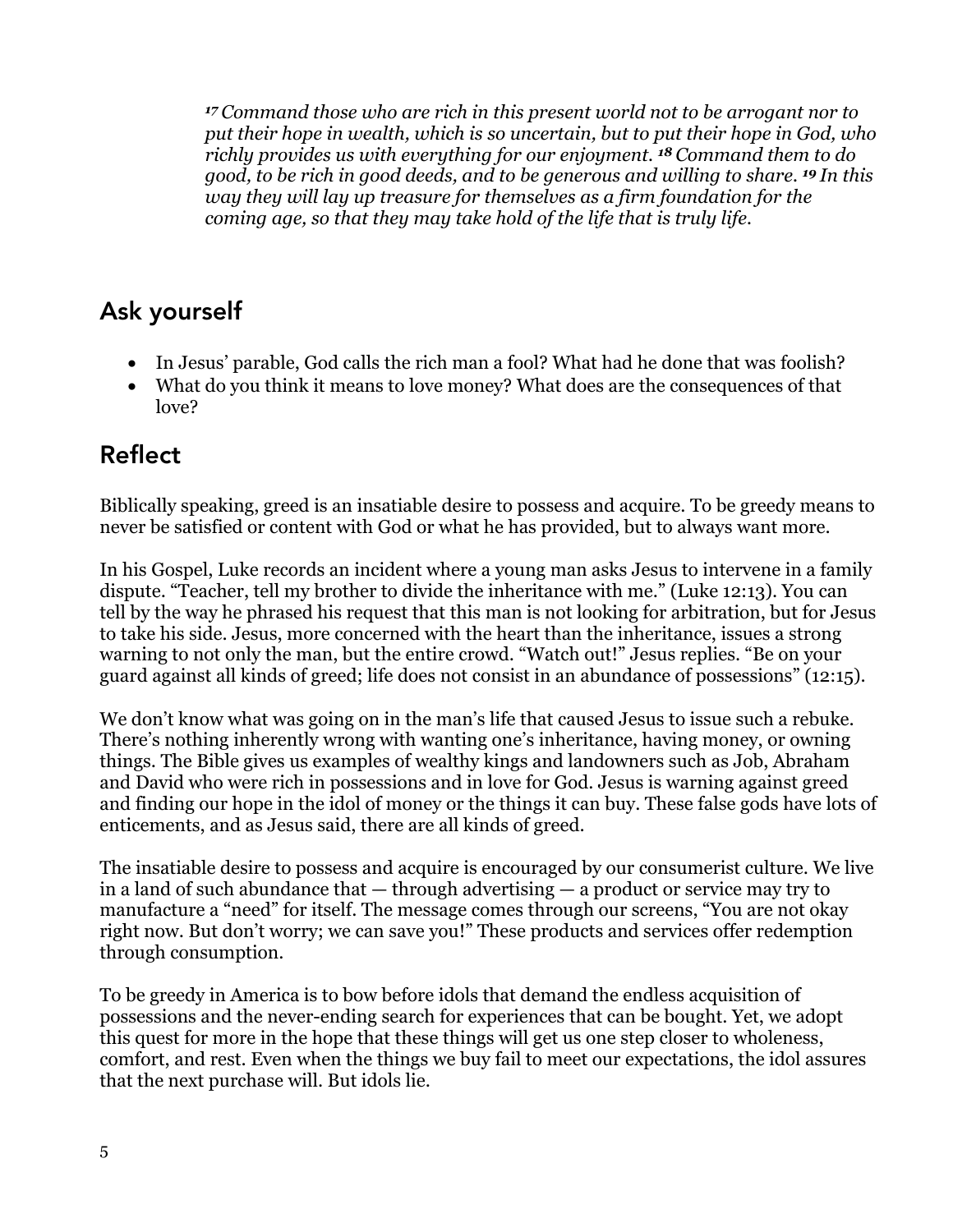Like the man in the parable who builds bigger and bigger barns, the insatiable need for more and more denies the reign of the one true God who holds the ultimate power of life and death. The life we're living now is temporary; we literally can't take our stuff with us. Meanwhile, the love of money may be leading us into all kinds of evil.

Greed is a form of pride that only takes one's own needs and desires into account. Think of how much exploitation comes from human greed? Greedy people exploit other image bearers and use them to enrich themselves. They ignore those in need and justify their disregard — as if somehow the poor deserve their poverty.

The solution? Be rich towards God. Financial prosperity comes and goes with the ebb and flow of the market. Only God is certain, so it is in him we must put our hope.

What better way to demonstrate we have put our hope in God than to be generous with our money? When we use our money to bless others, we are investing in God's economy which will always deliver on its promises.

When we share our bounty with others, we will be laying up treasures for a future age. Instead of trying to find our lives in the abundance of our possessions, we will take hold of the life that is truly life.

## Talk about it

- How are we foolish in the same way as the man in Jesus' parable? How does our culture promote such foolishness?
- Come up with some tangible ways to smash the idol of greed. For example, how could being generous keep us from the love of money?

## Day 3

#### *Lisa Scheffler, author*

Yesterday we considered that the motivation for turning to the idol of money might be greed. Greed isn't like an open wound that calls for obvious medical attention. It's more like a hidden tumor that grows undetected until it becomes life threatening. If we put our hope in our financial health, rather than our spiritual one, we are flirting with disaster.

The desire to have more is often accompanied by a fear of losing everything. We think money will buy us security and protection from calamity. Jesus addresses this fear in the Sermon on the Mount. He knows how susceptible we are to fear and how meager our faith in him can be. During his time on earth, he taught his disciples that only trust in him allows for a healthy view of money.

In Day 2 we looked briefly at Jesus' warning: "Watch out! Be on your guard against all kinds of greed; life does not consist in an abundance of possessions" (Luke 12:15). He then illustrates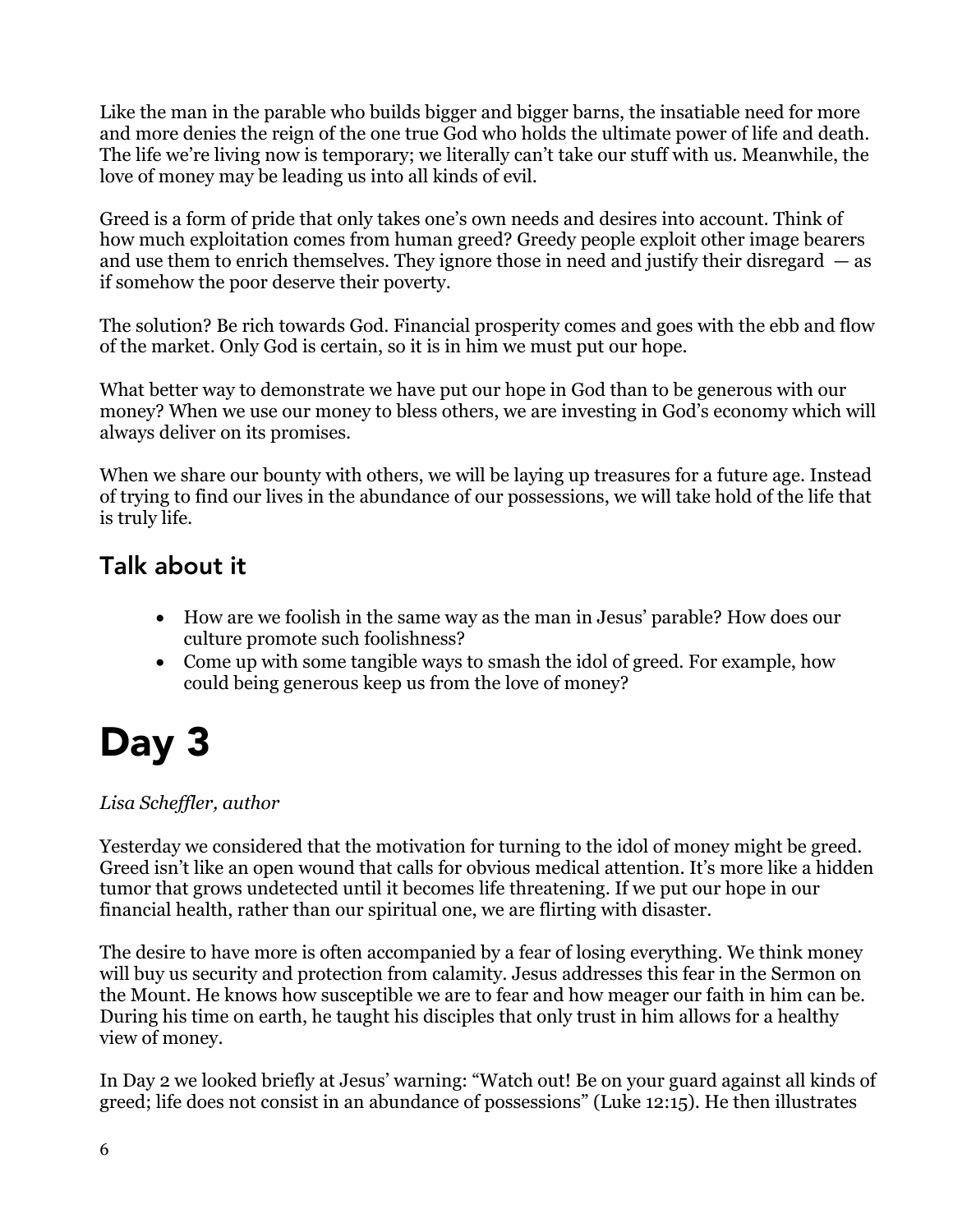his rebuke with a parable about a wealthy farmer who attempts to stockpile his abundant harvest so he can relax, only to find that he has already arrived at end of his days.

Recall that Jesus ends the story this way:

*<sup>20</sup> "But God said to him, 'You fool! This very night your life will be demanded from you. Then who will get what you have prepared for yourself?'* 

*<sup>21</sup> "This is how it will be with whoever stores up things for themselves but is not rich toward God." (Luke 12:20–21)*

Jesus then moves on to address his disciples, and that is the passage we are focusing on today.

## Read

#### Luke 12:22–34

*<sup>22</sup> Then Jesus said to his disciples: "Therefore I tell you, do not worry about your life, what you will eat; or about your body, what you will wear. 23 For life is more than food, and the body more than clothes. 24 Consider the ravens: They do not sow or reap, they have no storeroom or barn; yet God feeds them. And how much more valuable you are than birds! <sup>25</sup> Who of you by worrying can add a single hour to your life? 26 Since you cannot do this very little thing, why do you worry about the rest?* 

*<sup>27</sup> "Consider how the wild flowers grow. They do not labor or spin. Yet I tell you, not even Solomon in all his splendor was dressed like one of these. 28 If that is how God clothes the grass of the field, which is here today, and tomorrow is thrown into the fire, how much more will he clothe you—you of little faith! 29And do not set your heart on what you will eat or drink; do not worry about it. 30 For the pagan world runs after all such things, and your Father knows that you need them. 31But seek his kingdom, and these things will be given to you as well.* 

*<sup>32</sup> "Do not be afraid, little flock, for your Father has been pleased to give you the kingdom. <sup>33</sup> Sell your possessions and give to the poor. Provide purses for yourselves that will not wear out, a treasure in heaven that will never fail, where no thief comes near and no moth destroys. 34 For where your treasure is, there your heart will be also.*

## Ask Yourself

- Are you prone to worrying about having enough money? If so, how does that anxiety affect your life and relationships?
- What reasons does Jesus give for having faith in God. How could those reasons combat anxiety?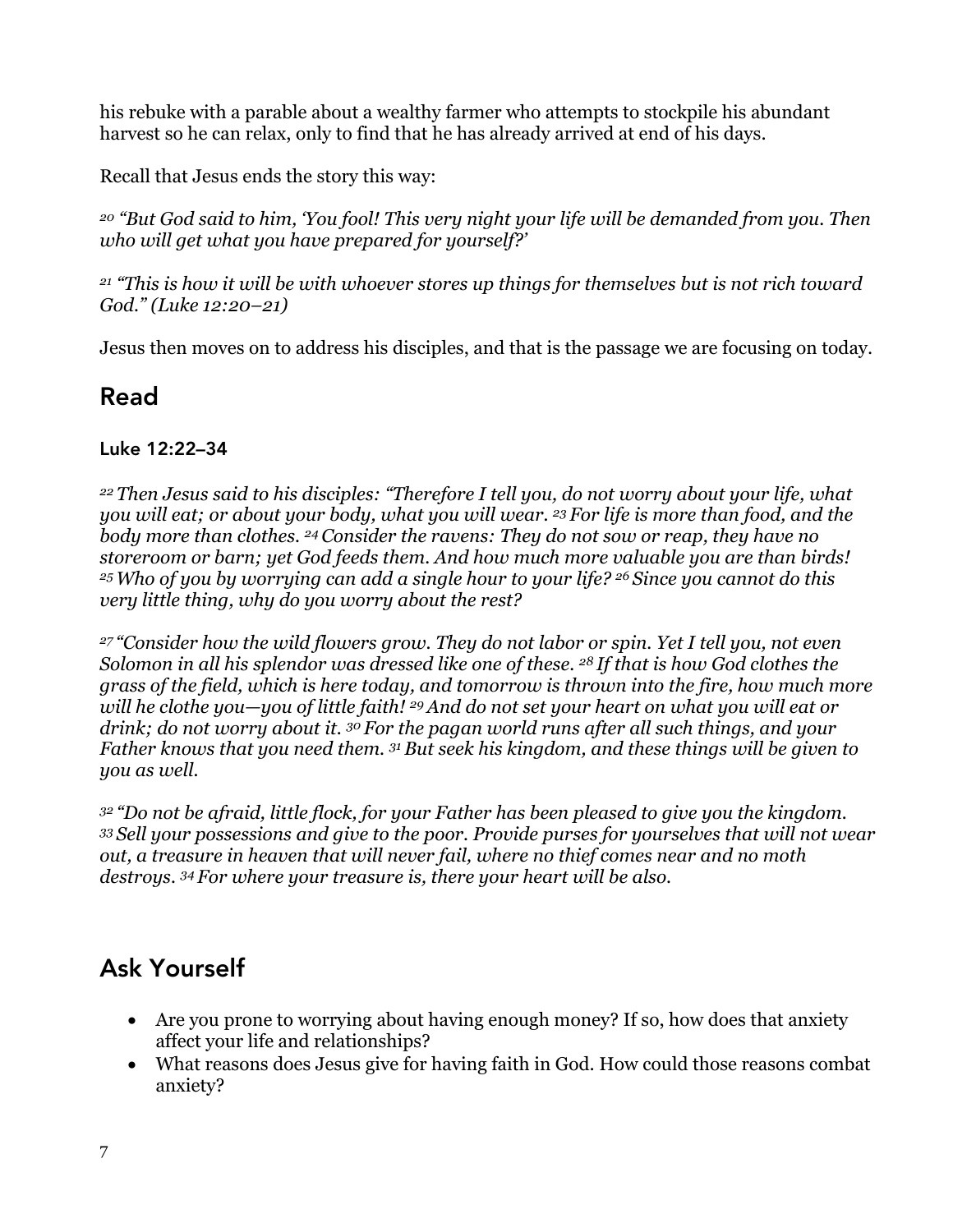• According to verse 31, what should we do instead of worrying? What does this mean to you?

## Reflect

In Luke 12, Jesus deftly transitions from warnings about greed to warnings about worry because both show a dangerous lack of faith in the goodness of God. He told the parable of the rich man to warn against the foolishness of storing up possessions on earth. "Jesus is not saying possessions are bad, but that the selfish pursuit of them is pointless."5 The man's focus on his possessions led him into self-centered greed.

Now Jesus shifts his attention specifically to his disciples (Luke 12:22), for whom the promises he's about to speak are intended. He warns them against the fear of not having enough. Like greed, worrying can also cause us to focus on accumulating money and possessions rather than on loving God and people. While greed can tempt us to put our faith in riches to find joy and wholeness, worry insists that we find our security through them. "Greed can never *get* enough, worry is afraid it may not *have* enough"6 In either case money becomes an idol we seek out to meet our needs.

According to Jesus, faith in God can keep us from making an idol out of money. God's love for us is such that he will provide for his children. Using creation as an example, Jesus demonstrates the gentle care of God who feeds common birds and adorns flowers. Our Father is not a reluctant or stingy Caregiver.

We can hoard our money in order to feel safe, but anyone who has watched the value of their home or 401K float up and down with the changing economic tide knows that there is no security in wealth. The loss of a job, a natural disaster or a serious medical crisis can decimate even the most conscientious person's savings account. We hear stories of these financial crises all the time. You may have been through one yourself.

Yet Jesus assures us that the Father will not only take care of his children now, but has "already given you the kingdom." The children of God are rich beyond measure. What earthly riches could compare with the extravagant goodness of God? We are free to be generous in this life, because in light of eternity, we are exceptionally wealthy.

Material possessions break and rot, but people are eternal. Loving others, building relationships and pointing people to Jesus have far more worth than earthly riches. Investing in the kingdom means pouring our God-given resources into that which will have everlasting impact. That kind of treasure-building can take many forms. We can be called to meet physical needs as well as emotional and spiritual ones.

<sup>5</sup> Darrell L. Bock, Luke, The IVP New Testament Commentary Series (Downers Grove, IL: InterVarsity Press, 1994), Lk 12:13.

<sup>6</sup> William F. Arndt, The Gospel According to St. Luke, Bible Commentary Concordia, 1956).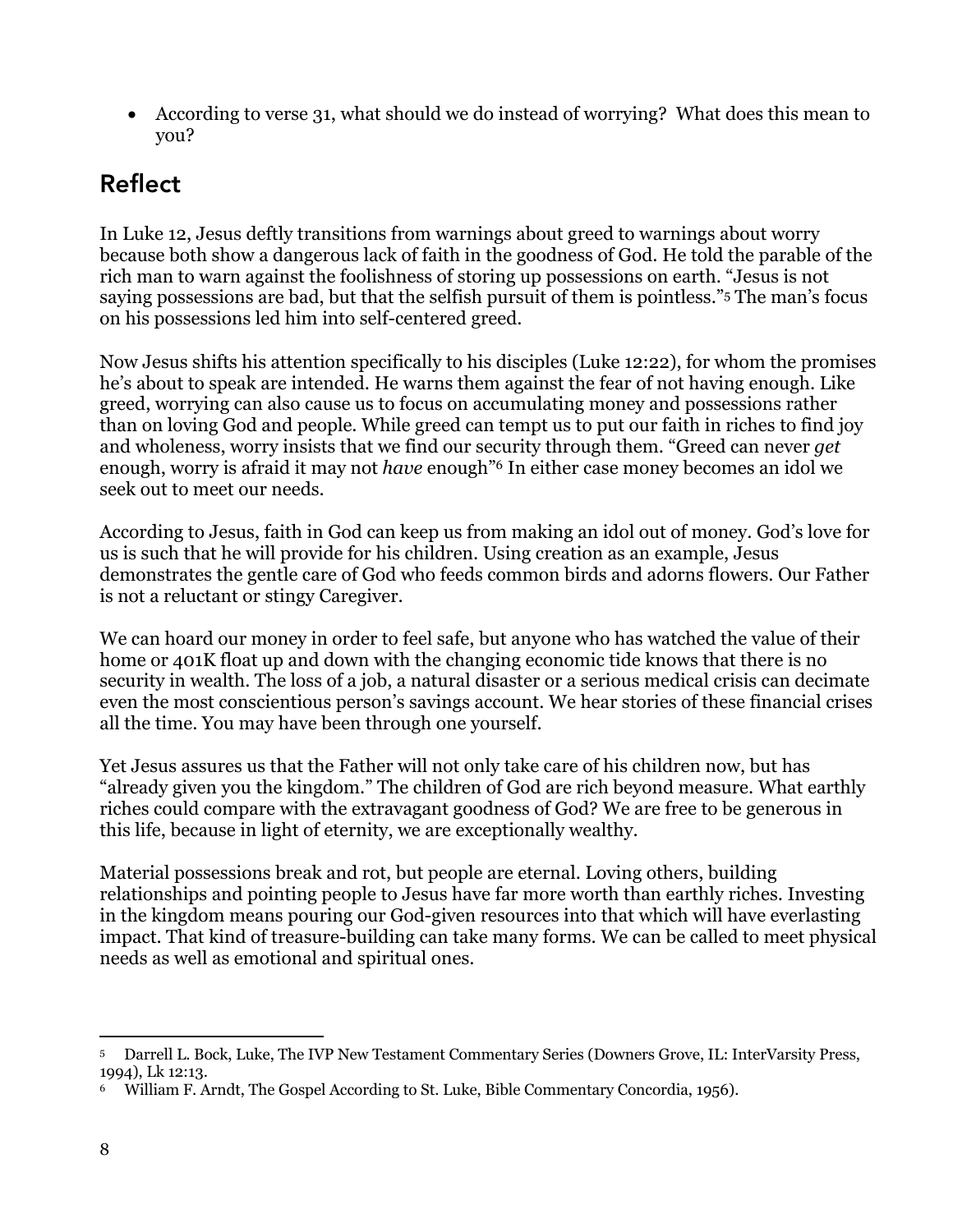When Jesus tells us not to worry about having enough food or clothing, where do you think the care he promises will come from? Sure, God could send manna from heaven to feed us, but more likely he is going to use people to meet the need of his beloved child. In God's economy we get to be the agents of his grace. Within the body of Christ, we should be honored to be each other's safety net in times of need.

So how can we smash the idol of money when it's fear that sends us to bow at its feet? Instead of worrying about our needs (that in many cases aren't really needs), why don't we give to those who lack a place to live, food to eat, or clothes to wear. Instead of buying into the idea that wholeness is a thing we can buy, why don't we invest in spreading the gospel so others can find the ultimate peace.

## Pray

Before the Lord, take a moment to assess your fears about money.

If you are prone to worry about your financial security, even though you have stable income, invite the Spirit to show you the root of that insecurity. It might be a fear stemming from childhood, a lack of faith in the goodness of God, a disbelief that you are worthy of God's care, or some other factor.

If you are in a difficult financial situation, your worries have a more direct cause. Pray over your spending habits. Consider taking a class like Financial Peace University to help you get control of your finances.

Of course, if you lack basic necessities, let the church know. As the body of Christ, we want to help.

Pray over your next steps.

## Talk about it

- Based on these verses, how would you describe "heavenly treasure"? How can focusing on our future with Jesus help us when we are worrying about money today?
- What should we do when we have legitimate financial concerns? How can we trust God during difficult times? How could being generous to others help?

## Day 4

According to legend, a reporter asked millionaire tycoon John D. Rockefeller, "how much money is enough?" Rockefeller replied, "Just a little bit more."

While the story may not be true, the sentiment resonates. It's the way most Americans view money and possessions. Very few people are content with just enough money to put food on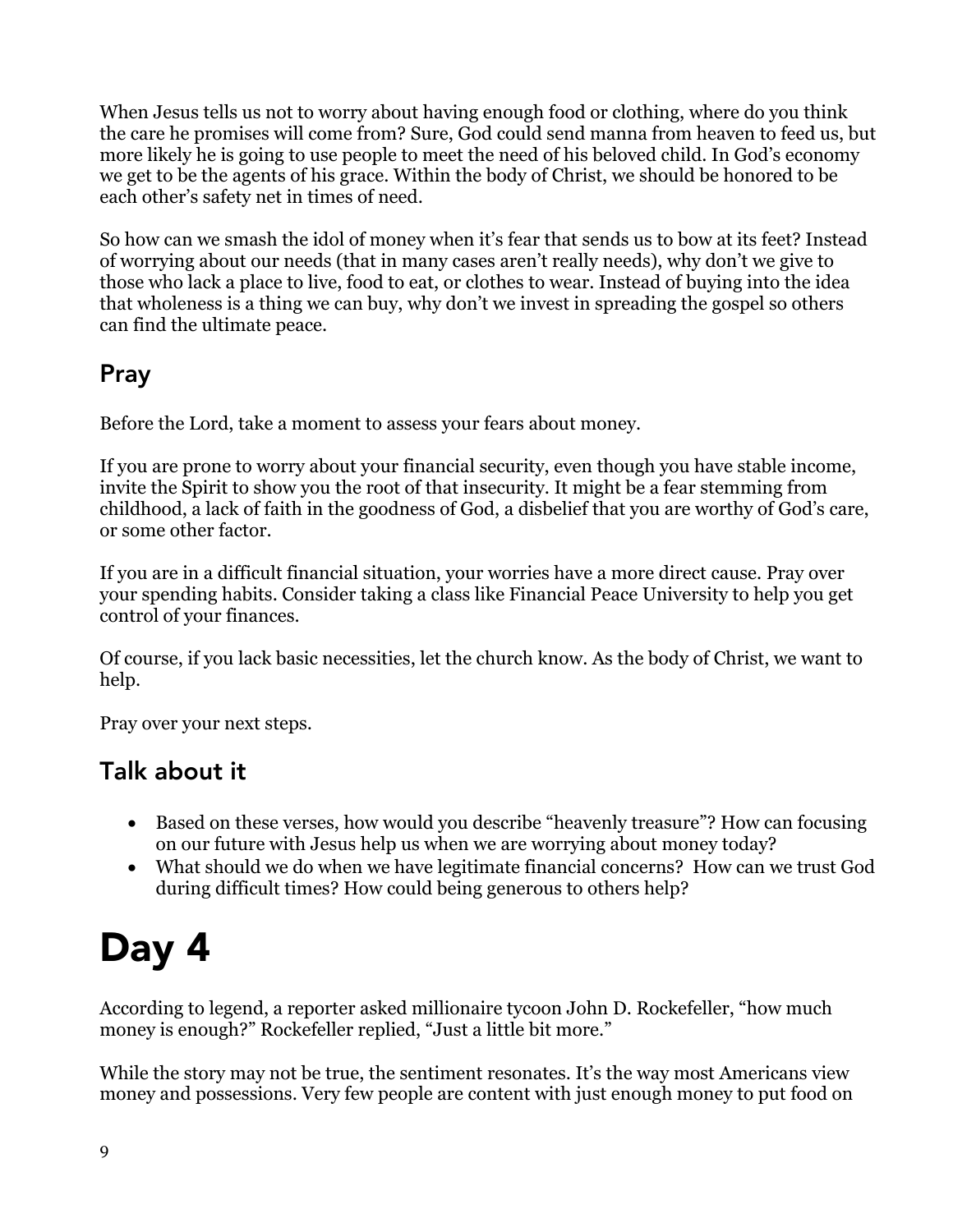the table and a roof over their heads. They want more. And that "more" is translated by advertisers into invitations to get the "latest," what's "new and improved," a "must-have," or something "cutting edge." We become convinced that we don't *want* the latest phone, a brandnew car, or a luxury vacation — we *need* it.

As we're seeing this week, the two-faced idol of money and possessions prey upon our insatiable desires and our fear of scarcity. We want to enjoy all the benefits of the good life and insulate ourselves from anything bad, and we believe the idols who tell us money is the key to both. How much is enough? Just a little bit more. The goal posts keep moving and we find ourselves in a never-ending pursuit of the "win."

We're not alone. The biblical figure whose story we're reading today found himself in a very similar trap. Only Jesus could free him.

### Read

#### Luke 19:1–10

*1 Jesus entered Jericho and was passing through. 2 A man was there by the name of Zacchaeus; he was a chief tax collector and was wealthy. 3 He wanted to see who Jesus was, but because he was short he could not see over the crowd. 4 So he ran ahead and climbed a sycamore-fig tree to see him, since Jesus was coming that way.* 

*5 When Jesus reached the spot, he looked up and said to him, "Zacchaeus, come down immediately. I must stay at your house today." 6 So he came down at once and welcomed him gladly.* 

*7All the people saw this and began to mutter, "He has gone to be the guest of a sinner."* 

*8 But Zacchaeus stood up and said to the Lord, "Look, Lord! Here and now I give half of my possessions to the poor, and if I have cheated anybody out of anything, I will pay back four times the amount."* 

*9 Jesus said to him, "Today salvation has come to this house, because this man, too, is a son of Abraham. 10 For the Son of Man came to seek and to save the lost."* 

## Ask Yourself

- How had greed made Zacchaeus a social outcast? What did it his wealth cost him?
- Why do you think Jesus attracted a man like Zacchaeus?
- What is surprising about Jesus' invitation to Zacchaeus? What about Zacchaeus' response?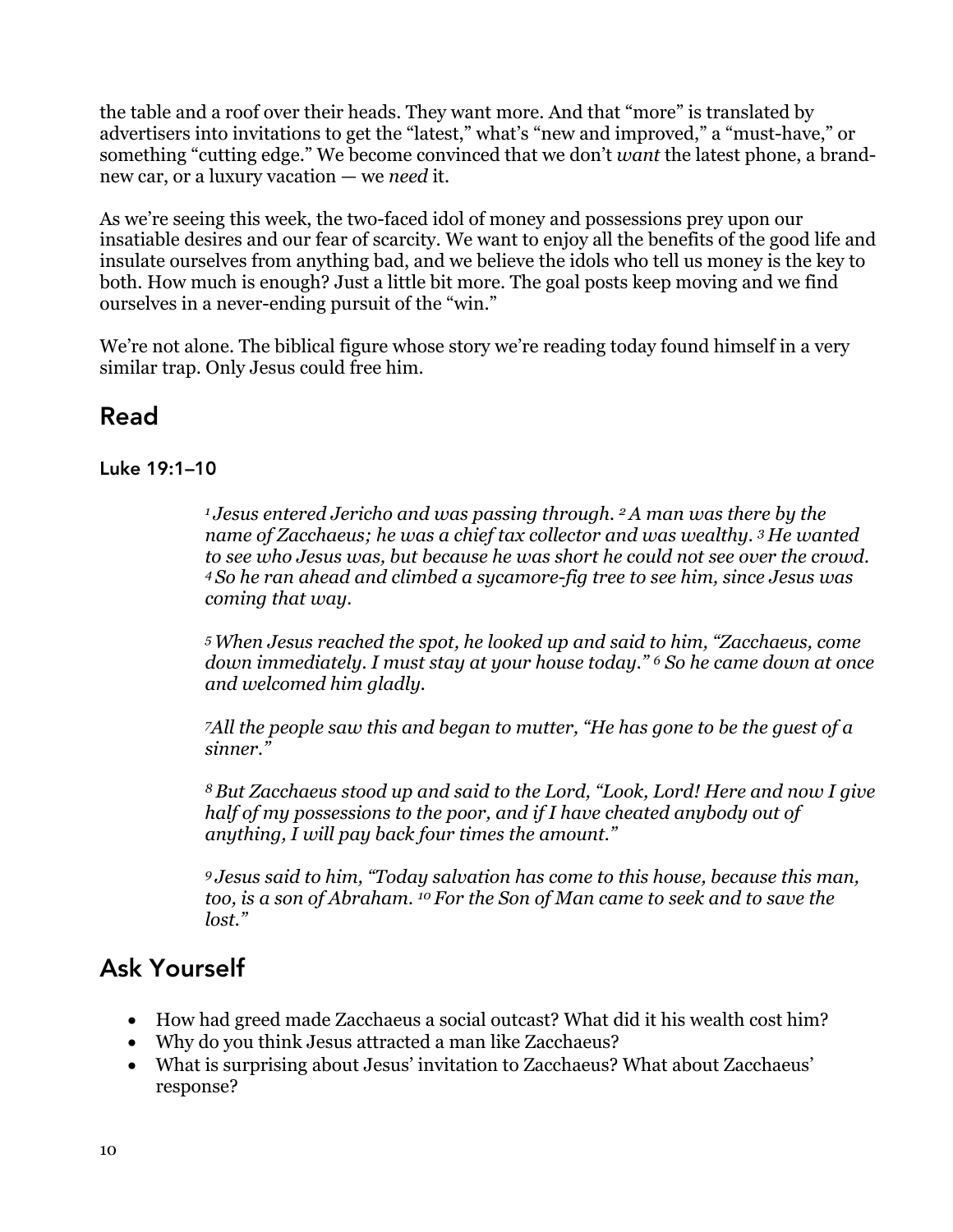## Reflect

If such a publication had existed, the city of Jericho might have a featured spot Judean Weekly's "Best Places to Live." Archaeologists tell us that Zacchaeus's hometown was described as the "garden city" because it contained vast estates that acted as winter palaces for Judean Kings.7 If there had been such a thing as a Chamber of Commerce back then, it surely would have advertised Jericho as a city that could give you *everything*.

In this place of wealth, royalty, and beauty lived Zacchaeus, a man who was taking advantage of what this city had to offer by amassing a fortune of his own. Yet we might conclude that he found his success hollow. The way he was making his money was not winning Zacchaeus any friends. His fellow Jews would have labeled him a crook, and worse, a traitor to his people.

The Roman empire levied notoriously heavy taxes on occupied lands, not only to fill its coffers, but to keep the inhabitants firmly under its thumb. Roman authorities chose tax collectors from among the locals. In exchange for their service, the Romans tuned a blind eye to any extra "taxes" their collectors gathered to line their own pockets. As you can imagine, these activities would not make such people popular with their kinsmen. Zacchaeus was the chief tax collector.

Beyond his occupation and his small stature, the only other thing Luke tells us about Zacchaeus was that "he wanted to see who Jesus was" (Luke 19:10). We know that stories about Jesus of Nazareth had spread throughout the area and that crowds often gathered in large numbers to hear him teach and witness his miracles.

We also know that Jesus had a reputation for reaching out to tax collectors and others who were on the fringes of society. Perhaps Zacchaeus, miserable in his wealth and tired of being an outcast wanted to see the compassionate miracle-worker who spoke harshly to the Pharisees but kindly to the "sinner."

Of course, it could have been guilt that motivated him. Maybe that morning he had eaten his ample breakfast and looked around his fine home, and felt the stirrings of conscience. Jesus was also known to be a forgiver of sins.

Zacchaeus was just hoping to catch a peek of Jesus as he climbed that tree, but what he got was a full-fledged encounter with the Son of God. Sometimes that happens in our own lives. We timidly take a step, daring to hope for just a glimpse of God's goodness, and Jesus overwhelms us with his presence and generosity.

While Zacchaeus was basking in the acceptance of the Savior, the crowd was appalled. What was Jesus thinking? The crowd didn't realize that they were as reliant on God's grace as Zacchaeus was. The tax collector knew he wasn't worthy. When Jesus called up to him, he knew the gift he'd been given.

<sup>7</sup> A Negev, *The Archaeological Encyclopedia of the Holy Land*, (New York: Prentice Hall Press, 1990).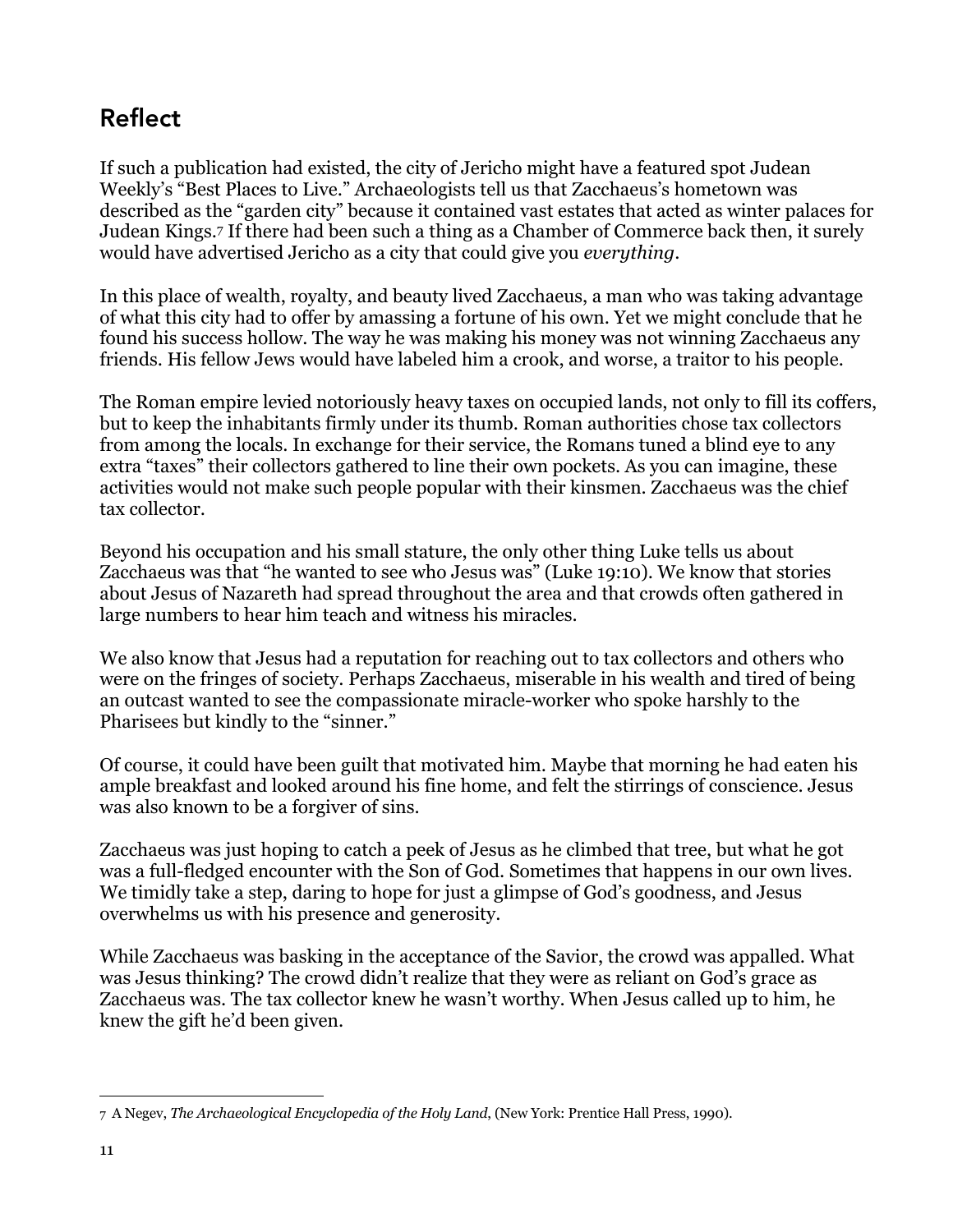Out of his joy at being accepted by Jesus, Zacchaeus responds with generosity. Like a prism, Zacchaeus receives the light of God's grace and then immediately bends that grace outward to share it with others. That's what Spirit induced transformation looks like. Followers of Jesus aren't reservoirs storing up the love and kindness of God for themselves. They are conduits of God's goodness, allowing it to flow out to others. But we cannot be that conduit unless we turn from the false gods of our culture and worship Jesus alone.

When offered the love and acceptance of Christ, Zacchaeus counts his riches as nothing. Unlike those mumbling and judging in the crowd, Zacchaeus knows he is a sinner and that Christ's offer of fellowship should be rightly met with gratitude. He hasn't found satisfaction in Jericho's "good life" and can now see his wealth as a tool to help others.

Zacchaeus saw the Savior's beauty and worth and realized that what Jesus was offering was more valuable than all the riches of Rome. Worshipping Jesus gave him far more satisfaction than worldly wealth. Jesus can bring us to the same realization. He can loosen the grip we have on our idols and pull us into his arms. Like Zacchaeus, we can let go of our old lives and step forward into a future with Jesus Christ.

## Pray

Allow the Spirit to invite you into the story of Zacchaeus. We probably share more in common with the Jewish tax collector than we realize. Jesus' astounding grace, loving acceptance, and willingness to forgive should prompt our acts of repentance and generosity. Ask the Spirit to reveal those to you as you pray.

## Talk about it

- What are you able to let go of in light of God's love for you? What wrongs are you motivated to right, especially in the realm of finances?
- How does the story of Zacchaeus encourage you to smash the idol of money? How are you receiving God's love and grace through Jesus and sharing them with others?

# Day 5

On Day 5 of the Engage God Daily, we spend some time digesting what we've learned and inviting the Spirit to transform us. Today we're going hear from Jesus once more and listen as he asks us to make a choice about who or what we will worship.

## Read

Mark 10:17–27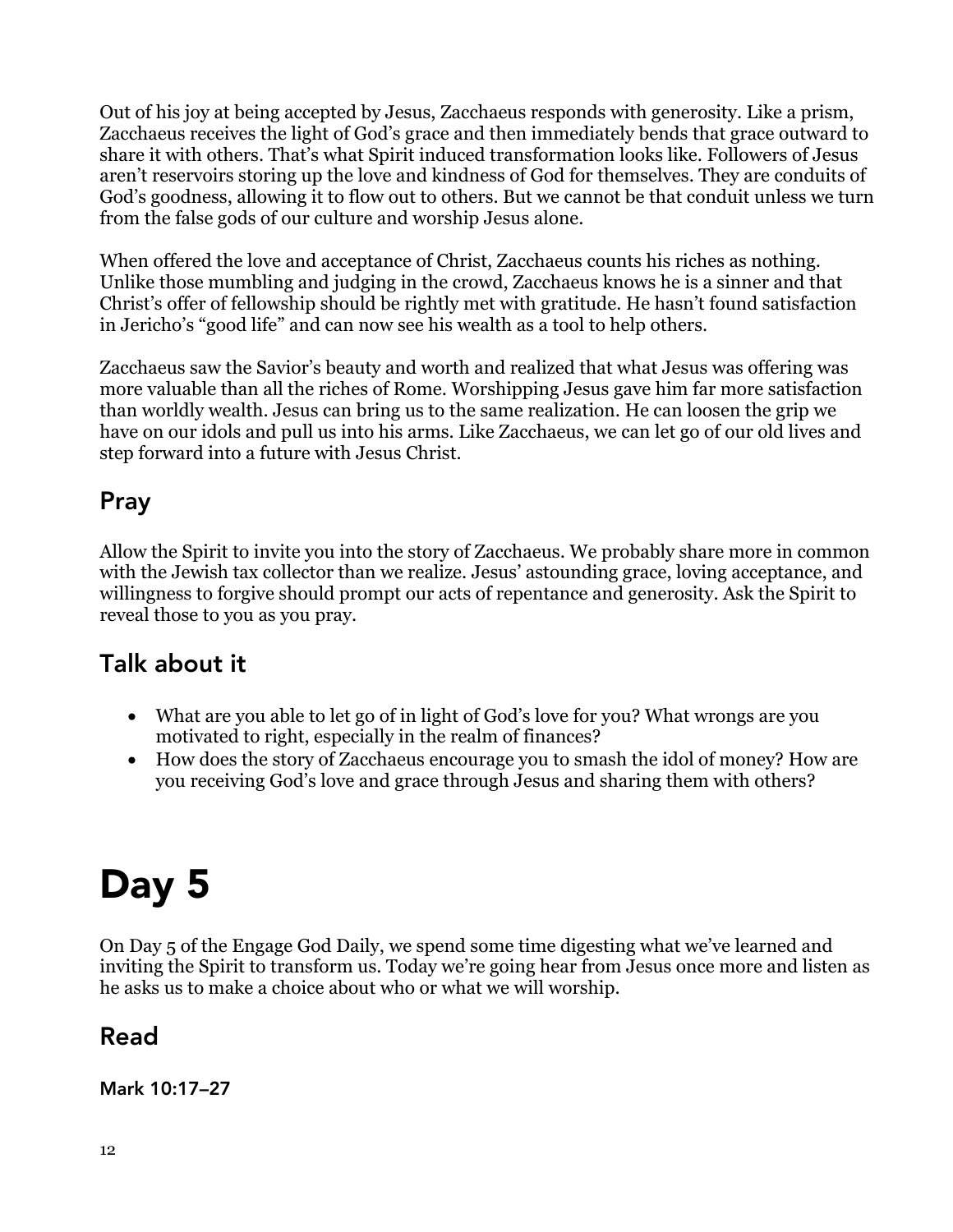*17As Jesus started on his way, a man ran up to him and fell on his knees before him. "Good teacher," he asked, "what must I do to inherit eternal life?"* 

*<sup>18</sup> "Why do you call me good?" Jesus answered. "No one is good—except God alone. 19 You know the commandments: 'You shall not murder, you shall not commit adultery, you shall not steal, you shall not give false testimony, you shall not defraud, honor your father and mother.'"* 

*<sup>20</sup> "Teacher," he declared, "all these I have kept since I was a boy."* 

*<sup>21</sup> Jesus looked at him and loved him. "One thing you lack," he said. "Go, sell everything you have and give to the poor, and you will have treasure in heaven. Then come, follow me."* 

*22At this the man's face fell. He went away sad, because he had great wealth.* 

*<sup>23</sup> Jesus looked around and said to his disciples, "How hard it is for the rich to enter the kingdom of God!"* 

*<sup>24</sup> The disciples were amazed at his words. But Jesus said again, "Children, how hard it is to enter the kingdom of God! 25 It is easier for a camel to go through the eye of a needle than for someone who is rich to enter the kingdom of God."* 

*<sup>26</sup> The disciples were even more amazed, and said to each other, "Who then can be saved?"* 

*<sup>27</sup> Jesus looked at them and said, "With man this is impossible, but not with God; all things are possible with God."* 

## Reflect

Notice Jesus' reaction to the wealthy man who comes running up to him, "Jesus looked at him and loved him" (verse 21). Jesus knows every heart. He knows the grip that false gods have on us. He knows how they tempt and draw, and the false promises they make. Jesus wants to break their hold and set us free, but we have to be willing to smash the idol.

Notice the reactions of both the man and the disciples. What Jesus asks seems both unreasonable and impossible. But Jesus knows what the man needs and loves him enough to insist he let go of his idol. Do we trust Jesus enough to loosen our grip on the things of this world? Will we grab hold of the "life that is truly life"?

The rich man came to Jesus because he'd caught a glimpse of who he really was. He recognized that when you meet Jesus, you fall on your knees before him. And Jesus knew exactly what cage the man was locked in and offered him the key.

The man walked away. What will you do?